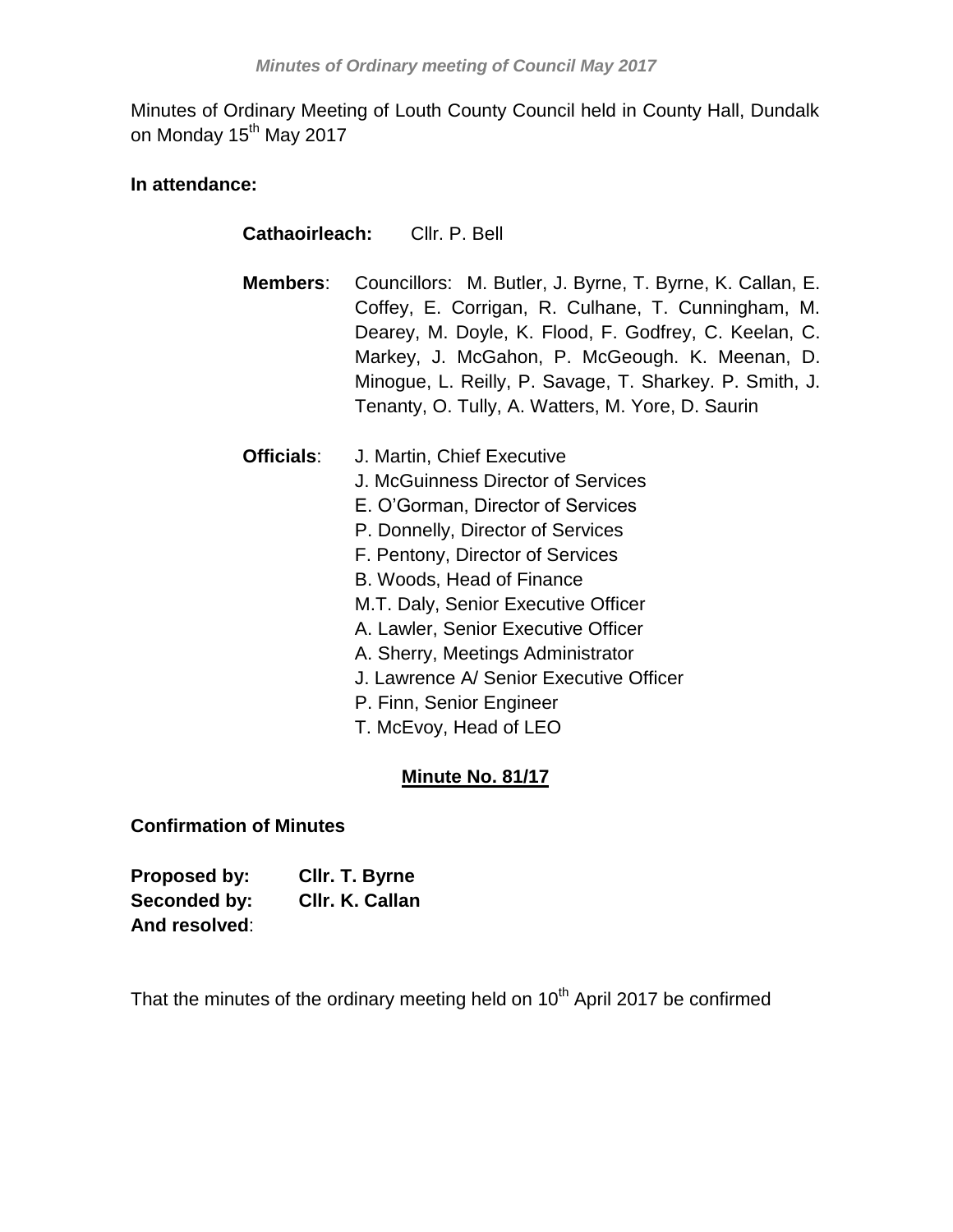# **Minute No. 82/17**

# **Matters arising**

• There were no matters arising

# **Minute No. 83/17**

# **Minutes for noting**

The following minutes were noted by the members.

Corporate Policy Group 30<sup>th</sup> March 2017 Borough District of Drogheda 3<sup>rd</sup> April 2017 Municipal District of Dundalk 4<sup>th</sup> April 2017 Municipal District of Ardee 6<sup>th</sup> April 2017 Housing, Community Planning & Emergency Services SPC 30<sup>th</sup> January 2017 Infrastructure, European & Cross Border SPC 13<sup>th</sup> October 2016 & 19<sup>th</sup> Jan 2017 LCDC  $20<sup>th</sup>$  March 2017 Dundalk LPF 23rd November 2016 Drogheda LPF 22<sup>nd</sup> November 2016 Ardee LPF 21<sup>st</sup> November 2016

# **Minute No. 84/17**

# **Monthly Management Report**

Members noted the Management Report dated 7<sup>th</sup> May, 2017

# **Minute No.85/17**

**Casual Vacancy**

| Proposed by:  | CIIr. K. Flood |
|---------------|----------------|
| Seconded by:  | CIIr. J. Byrne |
| And resolved: |                |

That David Saurin shall fill the Casual Vacancy on Louth County Council arising from the resignation of Cllr. Alan Cassidy. The Members wished outgoing Cllr. Cassidy well and along with the Chief Executive welcomed Cllr. David Saurin onto the Council.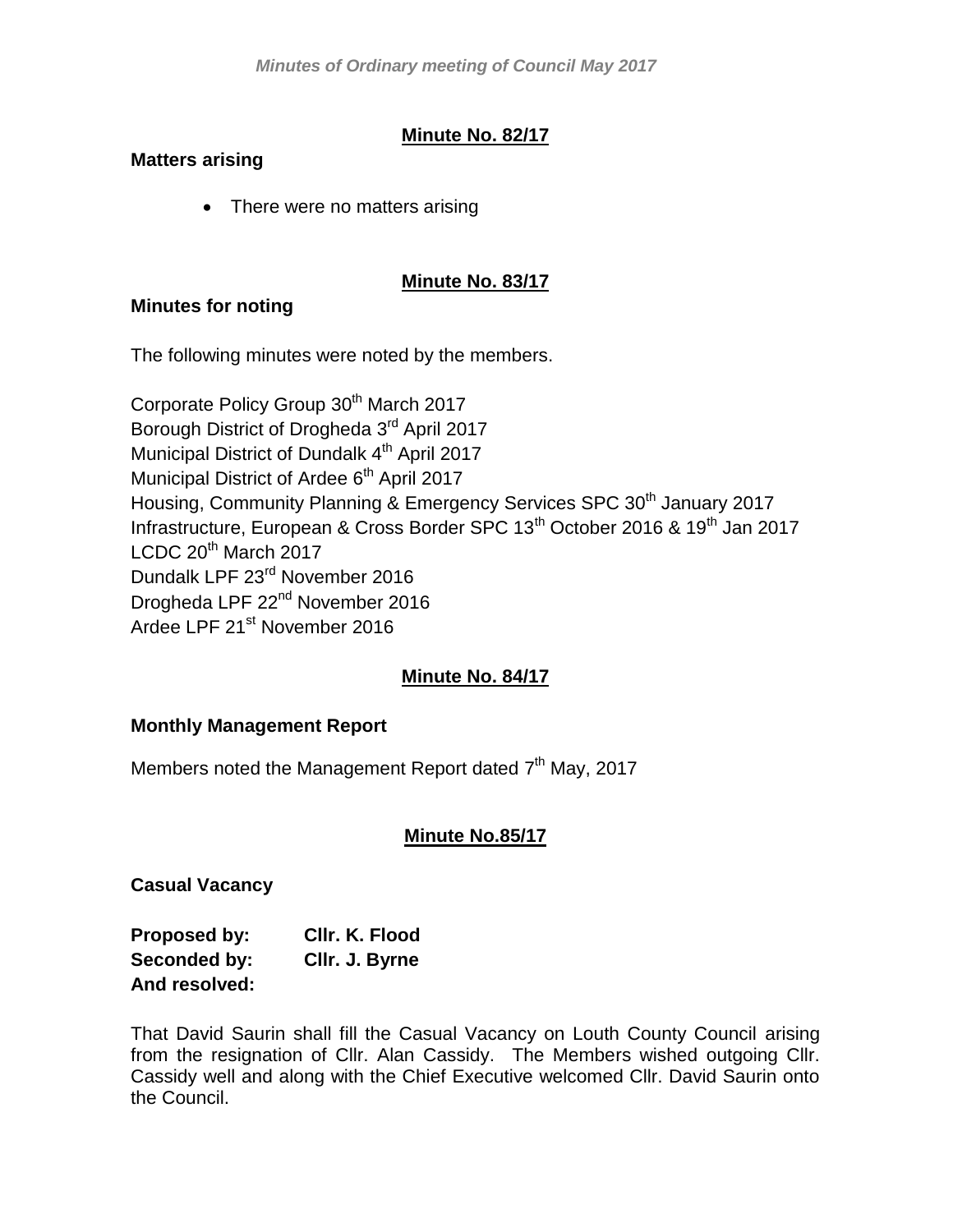*Minutes of Ordinary meeting of Council May 2017*

# **Minute No.86/17**

**Annual General Meeting**

**Proposed by: Cllr. M. Butler Seconded by: Cllr. F. Godfrey And resolved:**

That the Annual General Meeting will be held on Monday 19<sup>th</sup> June 2017

# **Minute No.87/17**

# **Audit Committee Report 2016**

The Audit Committee Report for 2016 was noted by the members

# **Minute No. 88/17**

# **2015 Audited Annual Financial Statement including Local Government Auditors and Audit Committee Report**

Members noted the 2015 Audited Annual Financial Statement including Local Government Auditors and Audit Committees Report

# **Minute No. 89/17**

# **2016 Unaudited Annual Financial Statement**

Approval of the 2016 Unaudited Annual Financial Statements including the under/over expenditure as per Note 16 and the transfer to/from capital was **proposed by Cllr. P. Savage, seconded by P. Smith** and agreed by the members.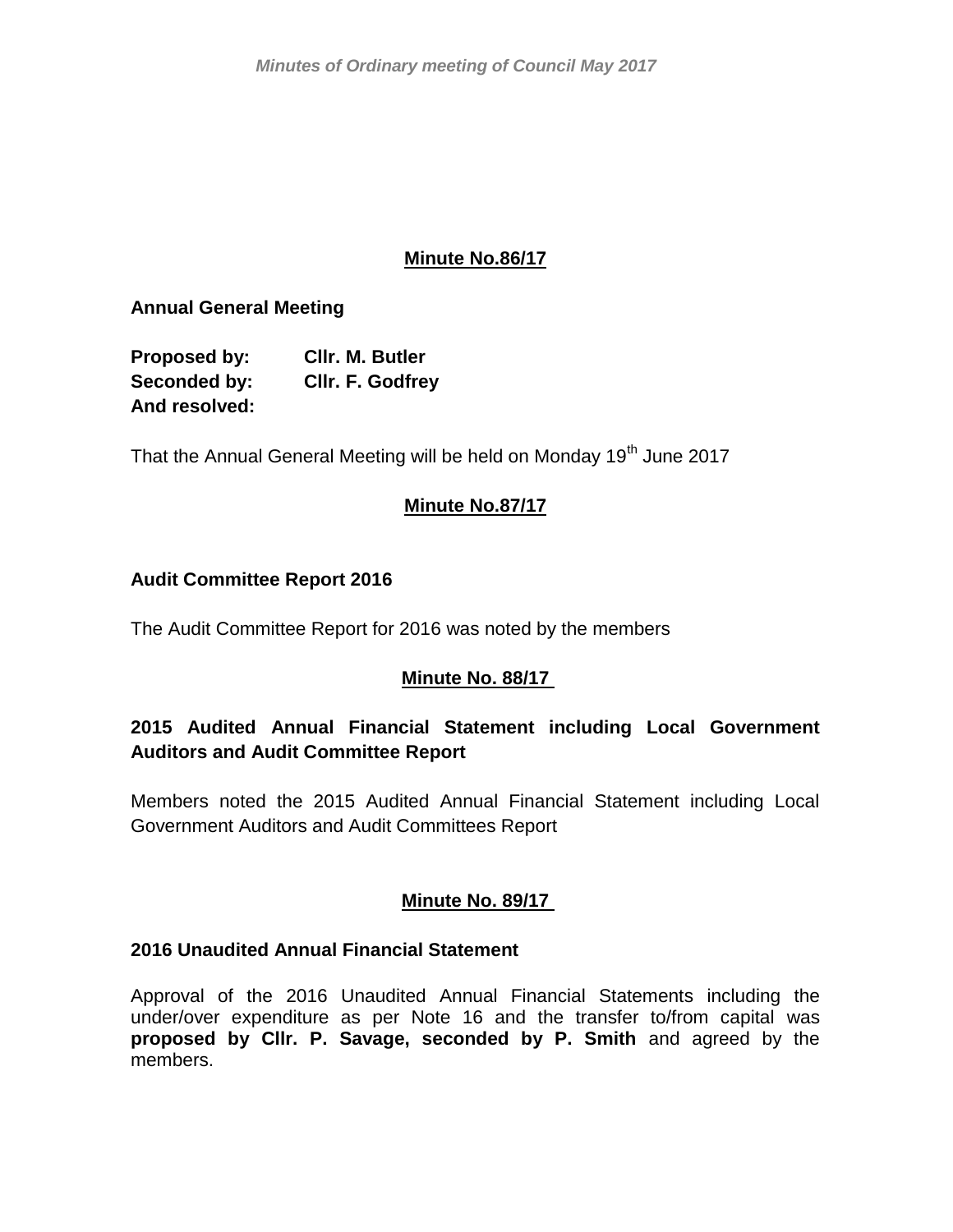# **Minute No. 90/17**

# **Redevelopment of Fair Street Civic Offices**

| Proposed by:  | Cllr. O. Tully |
|---------------|----------------|
| Seconded by:  | CIIr. P. Smith |
| And resolved: |                |

To approve borrowing in the sum of €12 million for the redevelopment of Fair Street Civic Offices, Drogheda.

# **Minute No. 91/17**

**Allocation of Community Grants**

| Proposed by:  | CIIr. K. Callan |
|---------------|-----------------|
| Seconded by:  | CIIr. E. Coffey |
| And resolved: |                 |

To approve Members Community Grant Allocations (No. 32) as listed with the agenda

# **Minute No. 92/17**

# **Conferences and Events**

| <b>Proposed by:</b> | CIIr. P. Smith  |
|---------------------|-----------------|
| Seconded by:        | CIIr. E. Coffey |
| And resolved:       |                 |

To approve the attendance of members recorded in the Conference & Events Register at such Conferences and Events (No.5) listed within the agenda & endorsed by the Corporate Policy Group on 5<sup>th</sup> May 2017.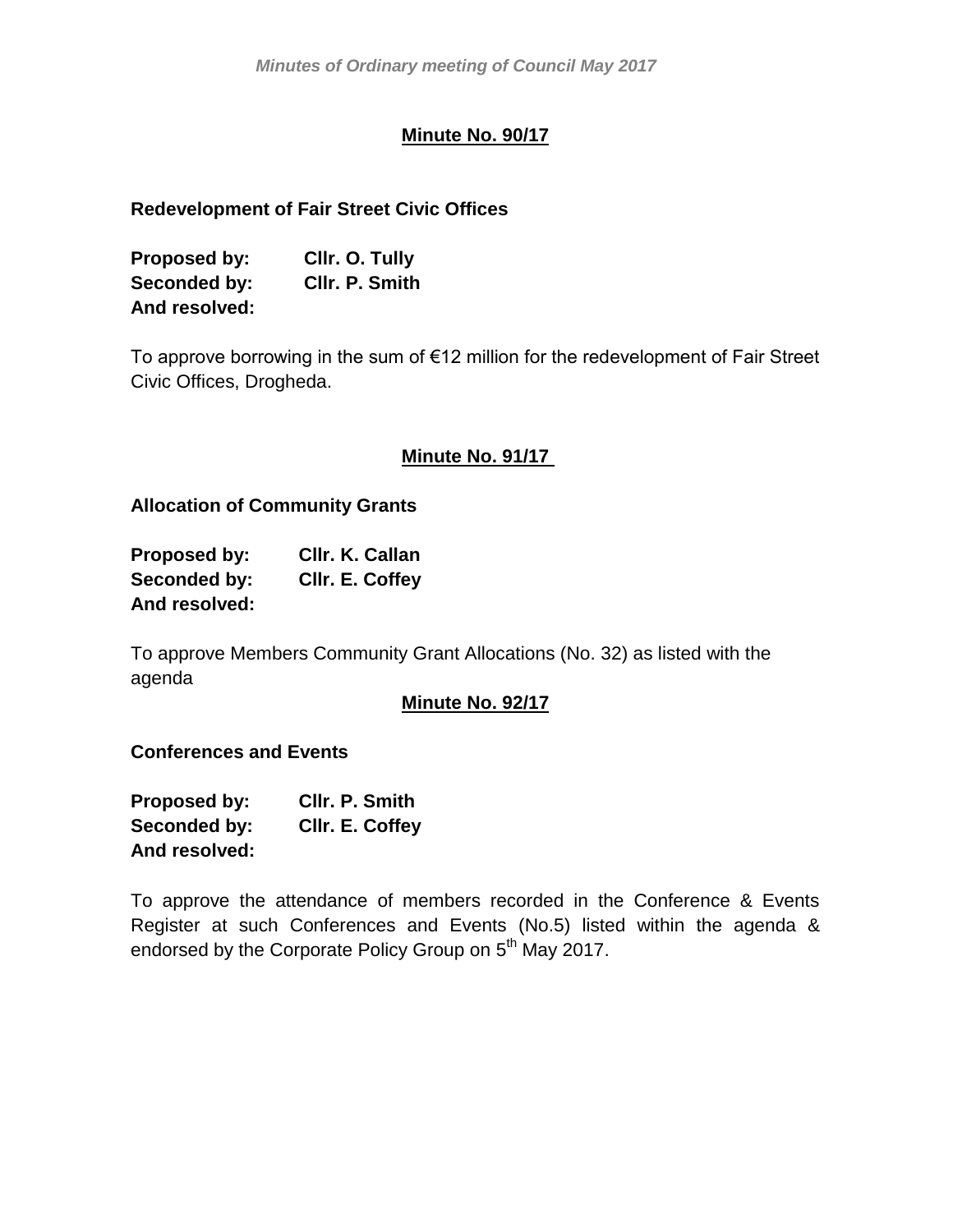# **Minute No. 93/17**

**Notice of Motion**

| Proposed by: | CIIr. E. Coffey  |
|--------------|------------------|
| Seconded by: | Cllr. J. Tenanty |

Calling on Louth County Council to review and update if necessary the Louth Local Economic and Community Plan 2016 -2022.

1. **With Specific Reference to Brexit: that when Preparing the Local Economic and Community Plan 2016 – 2022** the potential consequences of the Brexit vote upon County Louth was a central consideration to formulating it's strategy, vision and subsequent core policy framework. That if necessary the Advisory Group will review the plan and update it with specific reference to Brexit.

2. **Calling on the Council to produce** the Advisory Group Adaptive Response and strategy to the consequences of Brexit in the context of the aims and objectives of the Plan and calling on Louth County Council in all future planning strategies and projects to consider the implications of Brexit

### **Reply**

**The LECP has been adopted and is subject to a single review during the course of its lifetime. The matter will be brought to the attention of the Advisory Steering Group established to oversee the preparation and implementation of the Plan.**

The need to gather together all concerns in relation to the issue was raised. It was agreed to keep members updated in relation to Brexit in the monthly management report and to give a further response to the motion at the next meeting.

#### **The response was noted by the members**

# **Minute No. 94/17**

**Notice of Motion**

**Proposed by: Cllr. K. Flood Seconded by: Cllr. J. Byrne**

This Council will initiate a tracking and reference system for motions passed at Municipal District and full Council Meetings in the interest of transparency.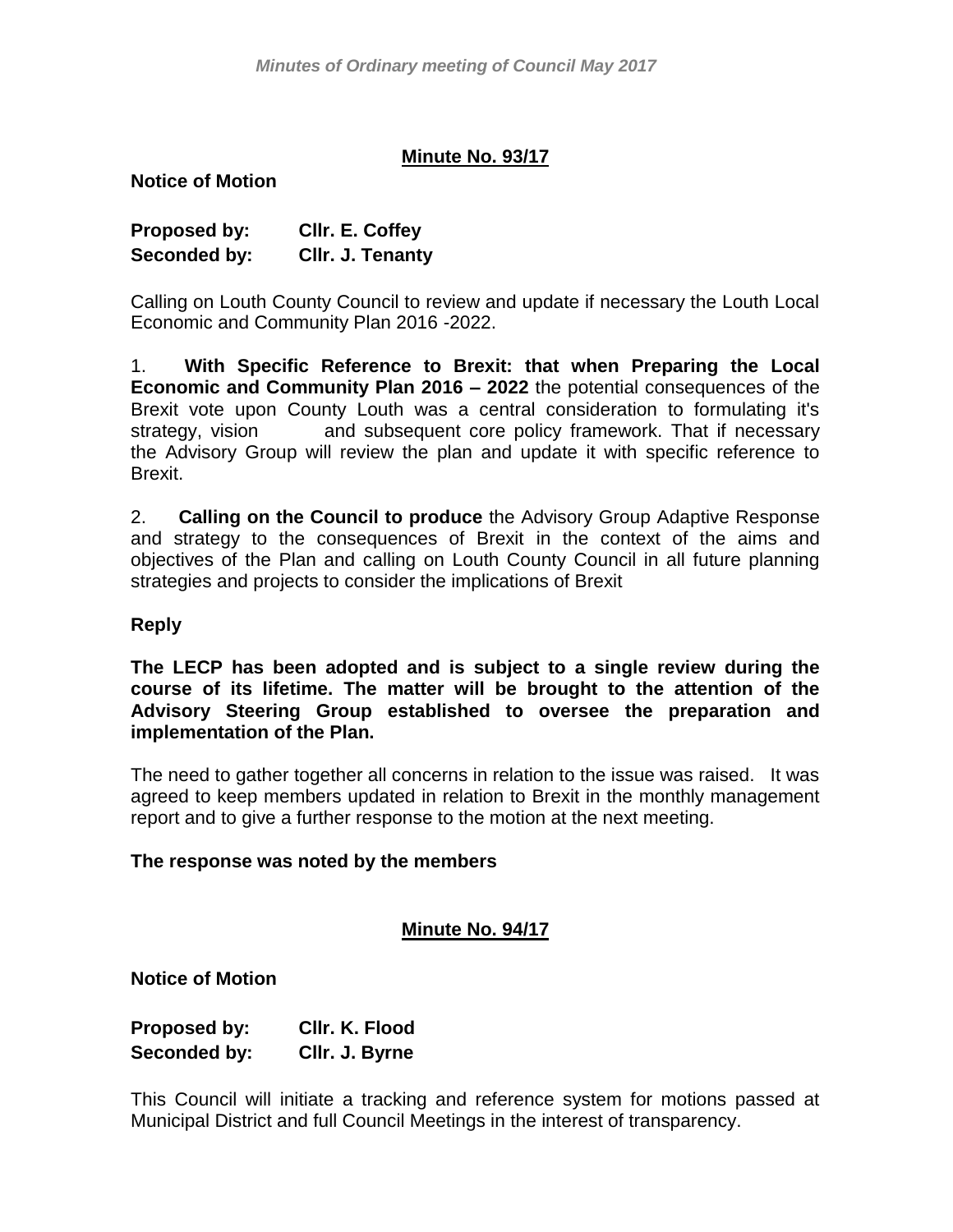This tracking and reference system would allow Councillors and The Public to follow a motion that was passed along it's various stages i.e. SPC, council department for report, being added to a works schedule, through to completion.

If a passed motion not a lawful direction the tracking and reference system can simply state that. If a passed motion falls within the remit of other government bodies the tracking and reference system can state that that body has been contacted by our local authority.

If a motion cannot be actioned then the tracking and reference system can state that

# **Reply:**

**Replies to motions clearly set out the Council's position for the members, including whether or not the motion relates to areas within the remit of the Council. As the minutes of Council meetings, containing the replies to motions, are available to view on the Councils website it is not considered necessary to introduce an additional tracking and reference system.**

In the course of the debate members expressed strong support for the introduction of a system for the tracking of the progress of motions passed.

#### **Members agreed the motion**

# **Minute No. 95/17**

**Notice of Motion**

| Proposed by: | <b>CIIr. R. Culhane</b> |
|--------------|-------------------------|
| Seconded by: | Cllr. K. Callan         |

In view of the successful bid by Drogheda to host the Fleadh Cheoil in 2018, Will Louth County Council put in place a special policy on tables and chairs licensing in order to allow restaurateurs and publicans plan in advance for this major event.

#### **Reply:**

**The Chief Executive will lead in regard to planning and preparations for Fleadh Cheoil 2018 in Drogheda. The planning will include the provision of services for the high number of visitors expected in the town for the duration**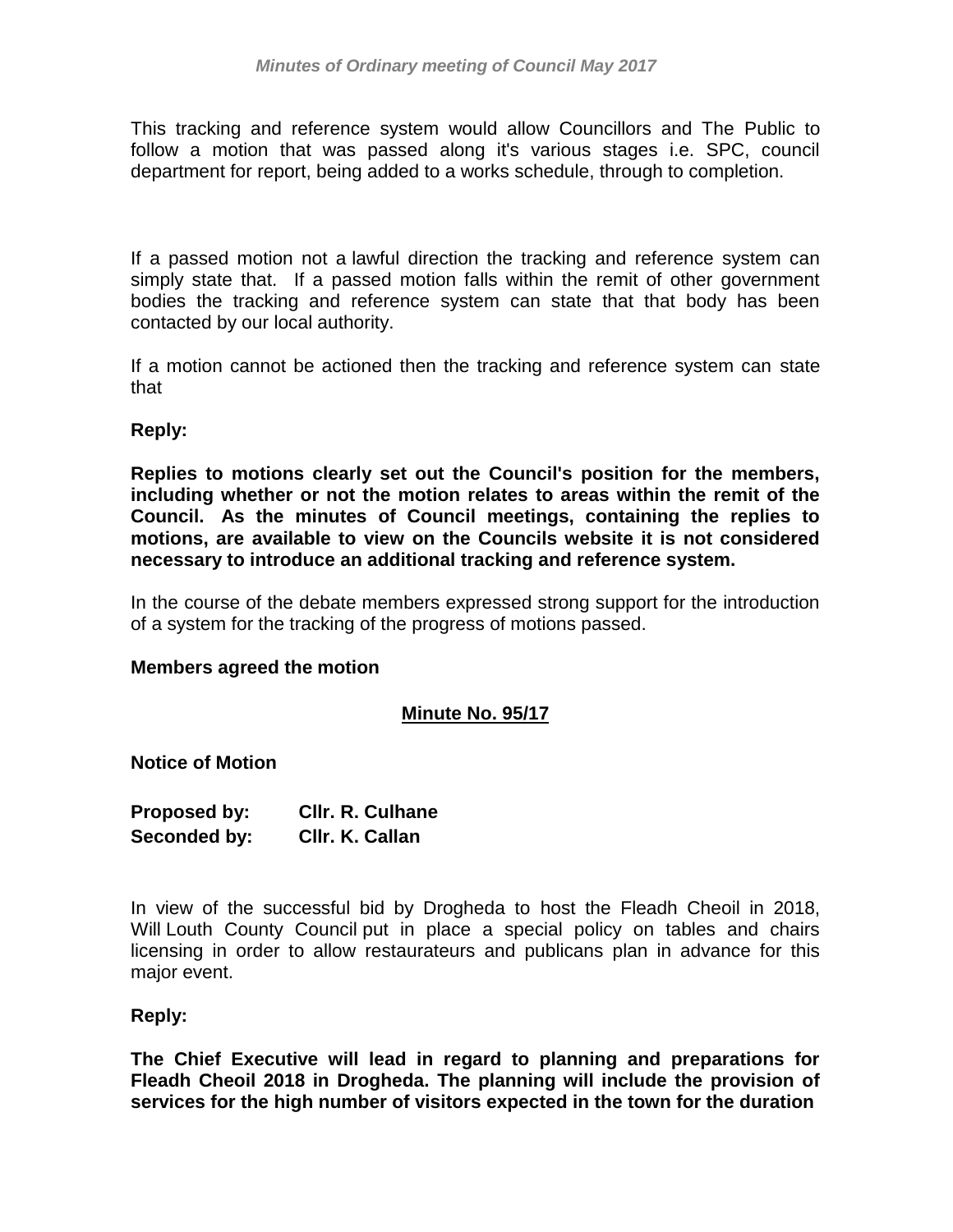**of the event. The provision of additional trading spaces for the commercial sector will form part of the planning preparations and the issue of Section 254 licenses will be considered as part of that process.**

In the course of the discussion the benefit of informing business of the current licensing arrangements was highlighted. Members were also informed that 1,500 volunteers would be needed for the staging of the event.

### **Members noted the reply**

# **Minute No.96 /17**

**Votes of Sympathy**

Votes of sympathy were extended by the members to the families of:-

- To Eamonn Dunne, Operations & Local Services on the death of his mother Kathleen Dunne
- To the Family of late John Conlon, former employee of Louth County **Council**
- To David Hall, Economic Development, Infrastructure & Compliance on the death of his mother Kay (née Woods) Hall
- To the Family of late Mick Drumgoole, former employee of Louth County Council
- Mattie McGahon
- The Palestinian Hunger Strikers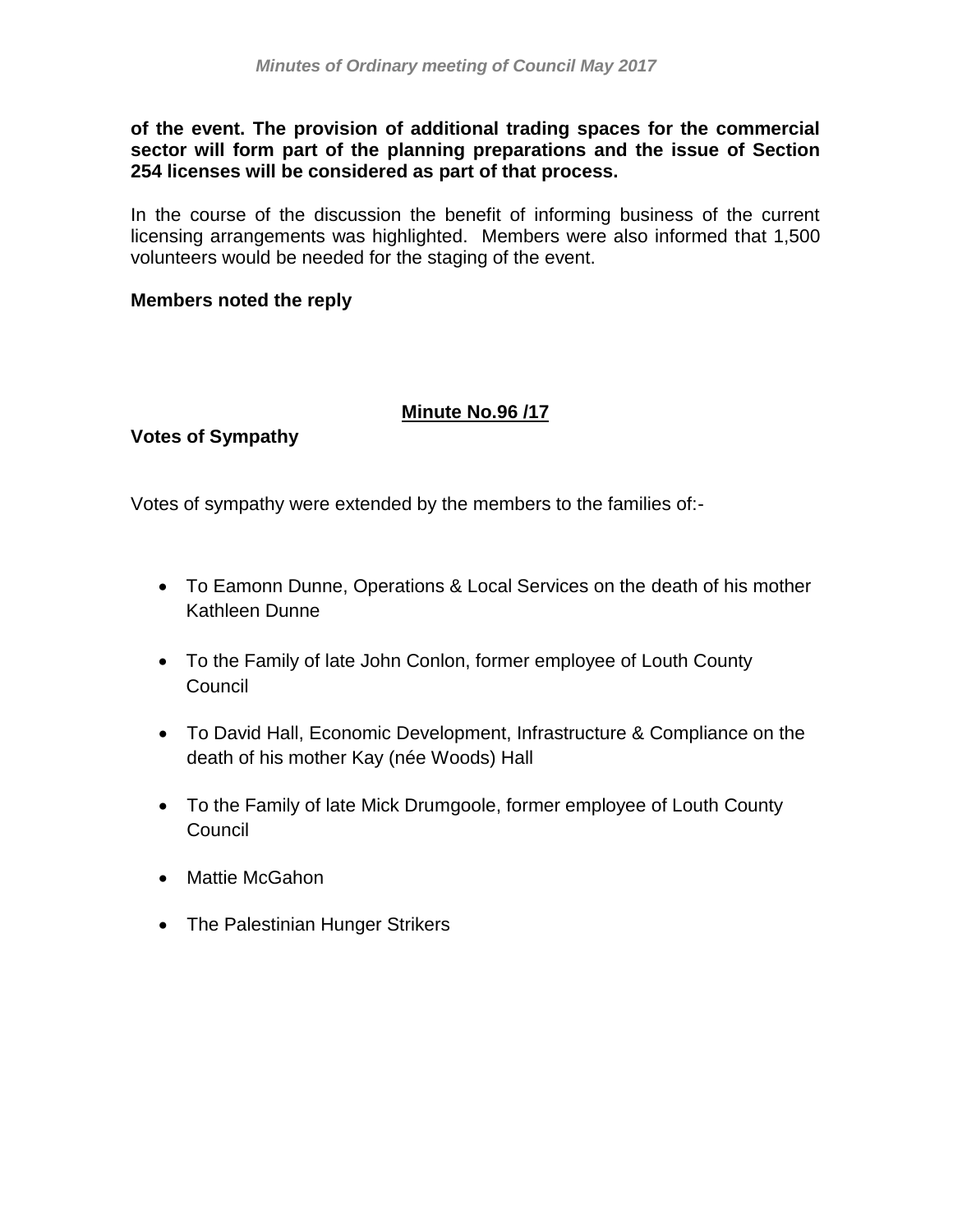# **Minute No.97/17**

# **Vote of Congratulations to the following:-**

- The Louth under 14's girls team
- Barry Matthews on his ordination
- The recipients of Civic Awards from the Dundalk Municipal District

# **Minute No. 98/17**

# **Notice of Motion**

| <b>Proposed by:</b> | CIIr. F. Godfrey |
|---------------------|------------------|
| Seconded by:        | Cllr. T. Byrne   |

That Louth County Council provides 100% direct funding for Flood Barrier Systems to domestic and commercial buildings that have suffered flooding in Louth, similar to other counties such as Mayo, Kerry, Carlow and Dublin, who have provided these grants under the heading of 'Small Works Scheme'

# **Reply**

**No provision has been made in the Council's budget to fund such a scheme. At national level the OPW advise as follows: Individual property protection is one measure being considered by a committee with members from a number of Government Departments. This Committee, the Interdepartmental Flood Policy Co-ordination Group will provide to Government for its consideration possible costed measures including any assistance for people whose properties may benefit from Individual Property Protection or a voluntary home relocation scheme. The cost of introducing any schemes of this nature will have to be considered by the potential benefits that may arise.** 

**The Government is expected to consider this Report in tandem with the outcome of the draft FRMPs**

It was agreed to come back to members with the cost of the installation of a flood prevention door

#### **Members noted the reply**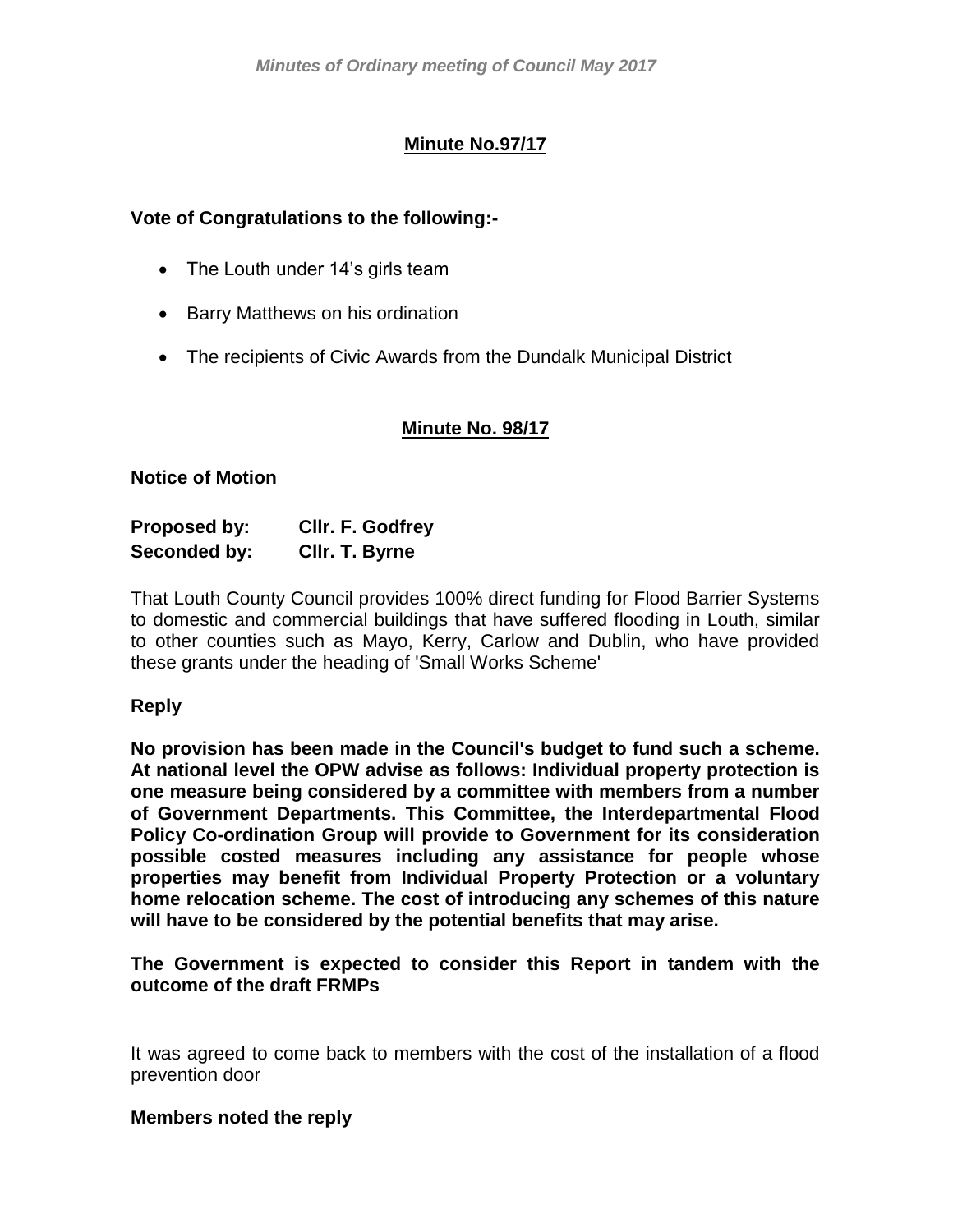# **Minute No. 99/17**

**Notice of Motion**

| Proposed by: | CIIr. P. Bell   |
|--------------|-----------------|
| Seconded by: | Cllr. K. Callan |

**"**That this Council review the operating licences of waste collection companies for the specific purpose of ensuring that such entities are fully compliant with the specified operating hours so as to ensure that residential communities are not subjected to HGV and operating noise levels in the early hours and late at night. And that Council provide a contact for members of the public to report breaches of licensed operating times by waste collection companies'

### **Reply:**

**Waste collection permit reviews are carried out by the National Waste Collection Permit Office (NWCPO) which is based in Offaly Co Co. All the domestic waste collectors operating in County Louth have had their permits reviewed recently to include the following condition in respect of collection times.** 

**'***The permit holder shall, minimise noise and nuisance and only collect* 

*i Between the hours of 6am and 10pm in areas where a 60 kilometre per hour or lower speed limit applies, or an extended timeframe if agreed between the nominated authority and the local authority in which the collection activities take place, or*

*ii At any time in areas where an 80 kilometre per hour or higher speed limit applies'*

**These conditions only apply to domestic waste collectors and not to operators collecting commercial waste.** 

**The Council's Environment Enforcement section will take appropriate enforcement action against any waste collector found in breach of their permit conditions. Any member of the public who wishes to lodge a complaint may do so through the normal channels giving as much detail as possible of the alleged transgression.** 

Members were informed that the Council's Environmental Enforcement Section should be contacted to investigate any issues of concern and they would contact the relevant waste operators if necessary.

#### **Members noted the reply**